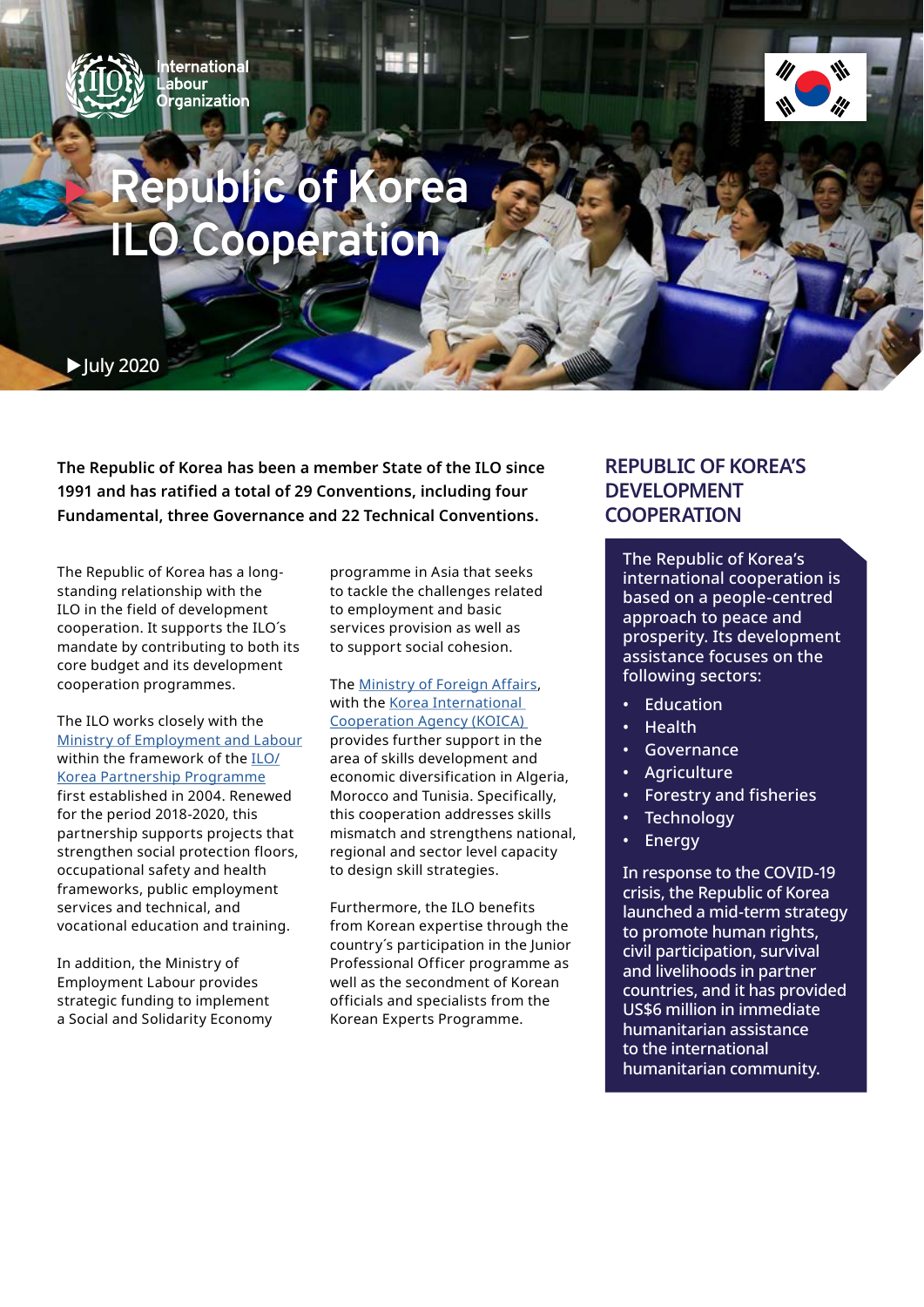## **contribution to the ILO**

The Republic of Korea funds the ILO through:

- **• Assessed contributions,**  which are paid by all ILO member States by virtue of their membership. he Republic of Korea provided **US\$ 37.6 million** between 2016 and 2019.
- **• Voluntary contributions**  earmarked to priority programmes , regions and projects. Between 2016 and 2019, the Republic of Korea's contributions totalled more than **US\$ 9.7 million**.

<sup>c</sup> **The Republic of Korea's total contribution to the ILO 2016-2019 The Republic of Korea's financial** 



#### <sup>c</sup> **Aligning Skills Strategically with Sector Development Algeria, Morocco and Tunisia**



Launched in November 2019 to improve competitiveness and employment creation in Algeria, Morocco and Tunisia, the project benefits from US\$ 1 million in support from KOICA. The project is implementing effective skills development strategies in selected

sectors and strengthening collaboration and mutual learning among the three countries. This approach is based on the understanding that the combination of skills and technological upgrading with investment in diversification (non-traditional sectors) helps ensure that productivity growth is accompanied by employment growth. The Republic of Korea has itself demonstrated this strategy successfully over the past decades. The project will facilitate learning between the Republic of Korea and the three countries and responds to the need to offer young women and men from the Maghreb region opportunities for sustainable and qualified employment. The project is fully integrated into Skills for [Trade and Economic Diversification \(STED\) program](https://www.ilo.org/skills/projects/sted/lang--en/index.htm) of the ILO, thereby benefitting from worldwide experiences while also contributing to program-wide learning.

#### <sup>c</sup> **Strengthening Social and Solidarity Economy and Decent Work in Asia**

With support from the Ministry of Employment and Labour of the Republic of Korea, the ILO launched the project ["Strengthening Social Solidarity Economy](https://www.ilo.org/global/topics/cooperatives/projects/WCMS_714983/lang--en/index.htm)  [Policy](https://www.ilo.org/global/topics/cooperatives/projects/WCMS_714983/lang--en/index.htm) (SSE)" in 2019. SSE is a way of doing business and economic activity while also giving equal weight to social and economic profits in a democratic principle of operations. SSE is increasingly gaining recognition as playing an important role in achieving sustainable development.

The project aims to enhance the understanding of SSE in Asia and provide technical support to the countries in need to develop and strengthen their SSE policy in collaboration with the Korea Social Enterprise Promotion Agency. The ILO is carrying out mapping exercises, including a study on SSE job creation, in the Republic of Korea, Japan, China, the Philippines, Malaysia and Indonesia. Capacity building activities will be implemented for the relevant stakeholders in the six countries based on the findings and lessons from



the research. Through this and other complementary activities, practitioners, policy-makers, relevant stakeholders and SSE entities in Asia will be better equipped to develop SSE policies tailored to their national context.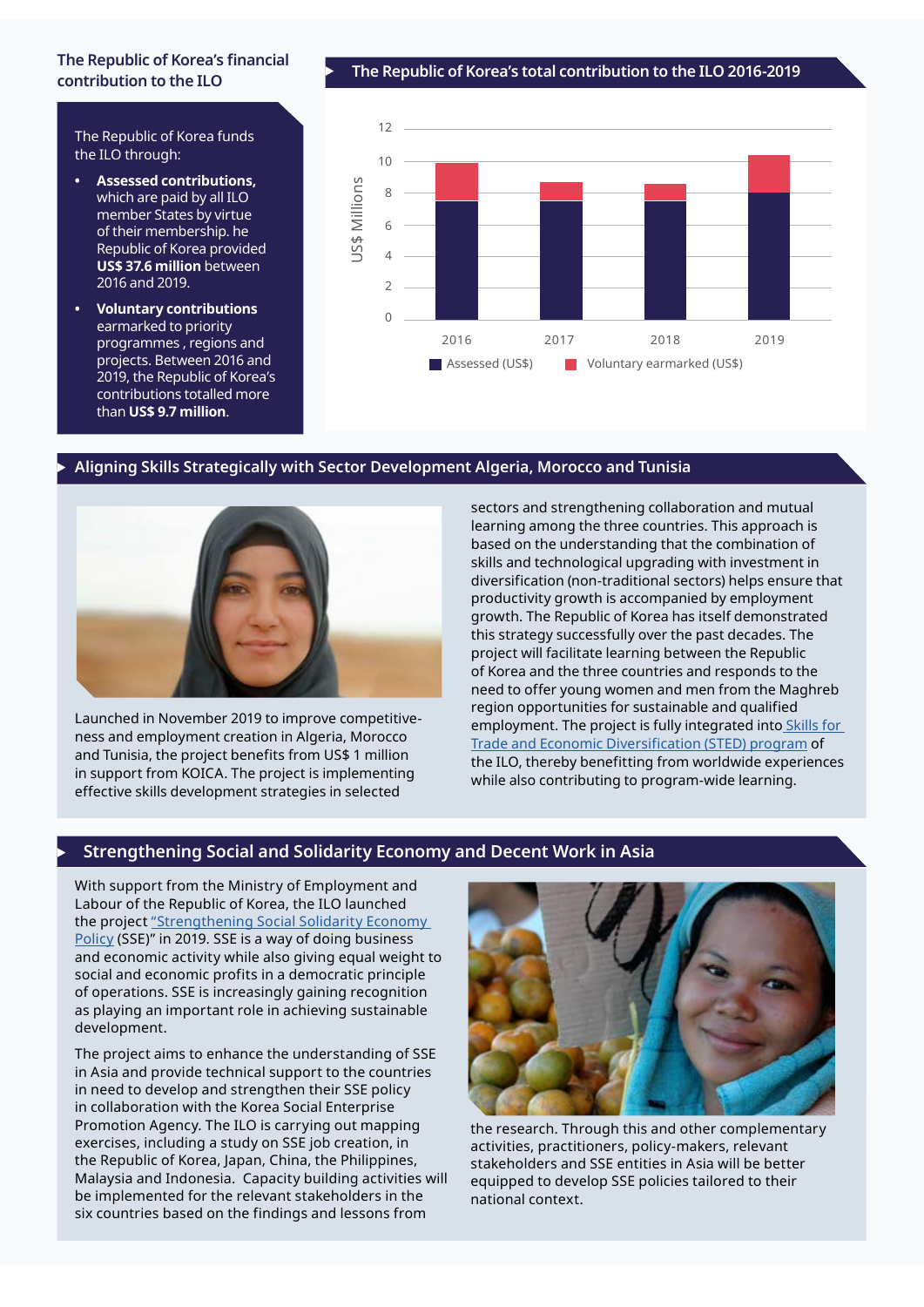#### <sup>c</sup> **Occupational Safety and Health (OSH)**

**Promoting OSH in Micro, Small and Medium Sized Enterprises** 



The project ["Upholding sustainable delivery mechanisms](https://www.ilo.org/global/topics/safety-and-health-at-work/programmes-projects/WCMS_626716/lang--en/index.htm)  [to promote Occupational Safety and Health \(OSH\) in micro,](https://www.ilo.org/global/topics/safety-and-health-at-work/programmes-projects/WCMS_626716/lang--en/index.htm)  [small and medium size enterprises \(MSMEs\)"](https://www.ilo.org/global/topics/safety-and-health-at-work/programmes-projects/WCMS_626716/lang--en/index.htm) is taking stock

**Establishing and Enhancing an Overall OSH Framework in Myanmar and Lao People's Democratic Republic (PDR)**



[With this project,](https://www.ilo.org/asia/projects/WCMS_630115/lang--en/index.htm) the ILO is supporting the broader labour law reform and capacity development initiatives of the various experiences from the ILO and other relevant initiatives to further promote the improvement of OSH in MSMEs.

To this end, the project produced the repor[t "Improving](https://www.ilo.org/global/topics/safety-and-health-at-work/resources-library/publications/WCMS_740304/lang--en/index.htm)  [Safety and Health in MSMEs: An overview of initiatives and](https://www.ilo.org/global/topics/safety-and-health-at-work/resources-library/publications/WCMS_740304/lang--en/index.htm)  [delivery mechanisms,"](https://www.ilo.org/global/topics/safety-and-health-at-work/resources-library/publications/WCMS_740304/lang--en/index.htm) which concluded that initiatives should be low cost, easy to access, action-oriented and tailored to the specific needs of these enterprises in order to ensure that MSMEs effectively implement OSH measures. Cast studies from Tunisia, Indonesia, Colombia, Philippines and Cameron will soon be published on this topic. In addition, in partnership with the International Training Center (ITC) of the ILO in Turin, the project is developing a virtual platform of participatory action oriented trainings that support the project's main objective of strengthening OSH and productivity in MSMEs. The project is making strategy adjustments to better respond to MSMEs needs in the context of COVID-19 and its aftermath.

in Myanmar and Lao PDR. In 2018 and 2019, the project significantly contributed to the drafting of and consultations on OSH laws in Myanmar and Lao PDR, where hese legal instruments were enacted on 5 February 2020 and 15 March 2020 respectively. In Lao PDR, the project held facilitated the drafting of a national OSH profile and stakeholder mapping. Training of Trainers workshops on "Work Improvement at Small Construction sites" were held in April and October 2019 in Lao PDR. In Myanmar, the project is implementing activities in collaboration with other related development projects on the elimination of child labour, responsible business and labour force data collection. In addition, the project is supporting training programmes and fellowships on OSH for government agencies of ASEAN.

#### <sup>c</sup> **Strengthening Public Employment Services in English Speaking Africa**



Online job portal systems are crucial to effective and successful public employment services (PES), and they can also contribute to reducing PES operational

costs through the automation of services and tasks. Supported by the Korean Ministry of Employment, the ILO is strengthening the PES in Namibia and Malawi by updating job portal systems and strengthening the capacities of public officials. After an initial assessment of the situation in Namibia, ILO and KOREATEC established a master plan to upgrade the existing job portal system and software development is underway. The project is also identifying successes from the job portal Work-Net based on indicators (benchlearning) of user interface, filtering of information and the reporting system, among others. The job portal in Namibia is not only an emerging best practice, but it will also contribute to developing tools and guidelines for the modernisation of PES in developing countries. The ILO is also carrying out a global study on the use of technology in PES to help improve service delivery to its clients. The study will document PES' incorporation of digital services and the potential role of online portals.